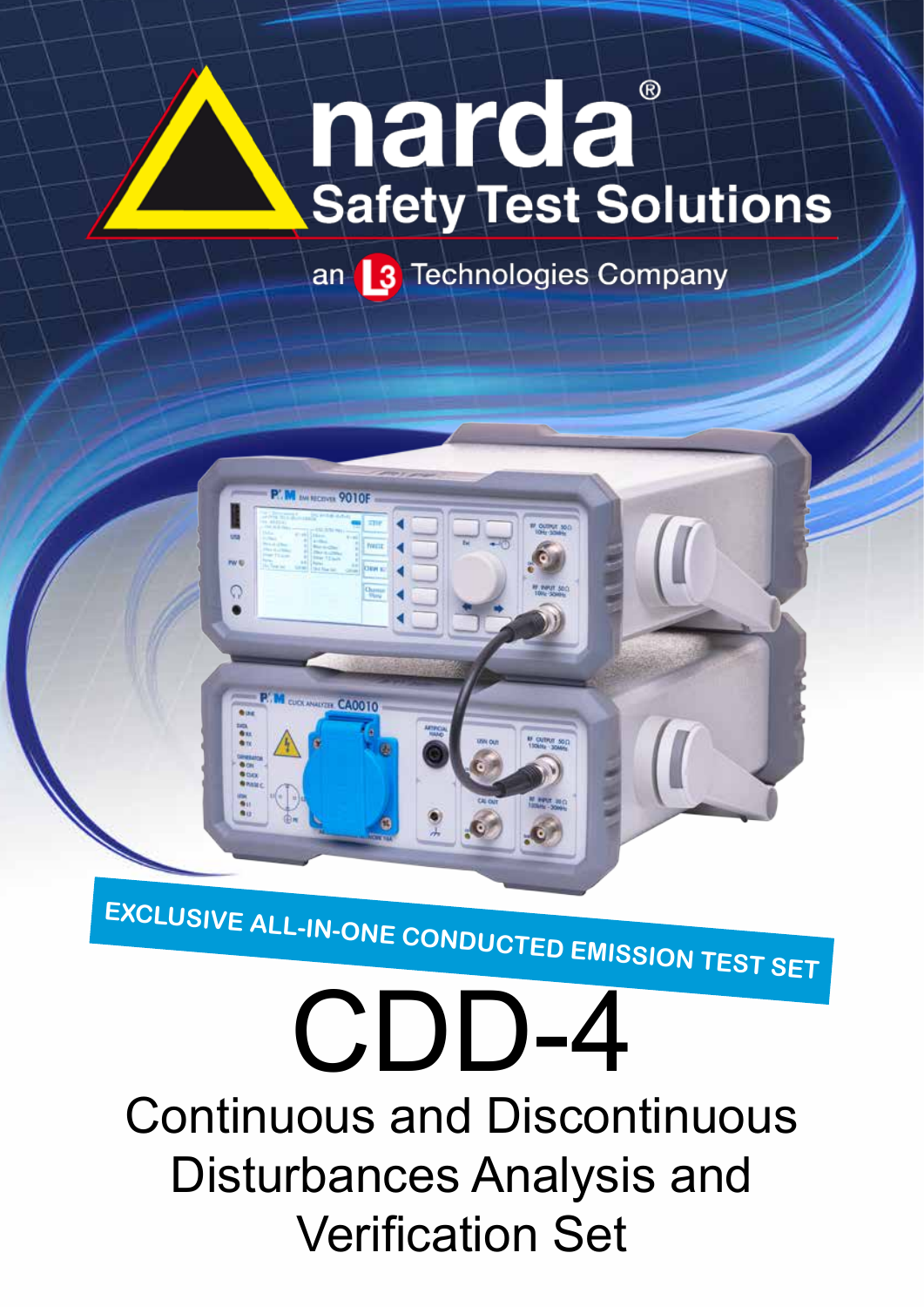#### **OPEN TO THE FUTURE**

The innovative **Analysis and Verification Set PMM CDD** As standards may vary in time, CA0010 design is so flexible that it can be set for all the Click calculation methods of today and tomorrow.

#### **RELIABLE FOREVER**

The Click Analyzer CA0010 and the EMI Receiver 9010F do not have commercial operating systems inside to be free of IT threats, obsolescence, vulnerabilities and hangouts.

### **CCD-4: THE ULTIMATE SOLUTION FOR DISCONTINUOUS (CLICKS) AND CONTINUOUS DISTURBANCES TESTS**

CCD-4: the ultimate solution for Discontinuous (Clicks) and Continuous Disturbances measurements The Click Analyzer Unit CA0010 operates in conjunction with the FFT-based, real-time gapless EMI receiver PMM 9010F. This unique combination allows full CISPR compliant measurements of both conducted emissions and clicks in a single, powerful solution for unsurpassed versatility.

The CA0010 internal LISN features full CISPR compliance in the frequency range 150 kHz—30 MHz; if required, external LISNs are available for extending the frequency range down to 9 kHz and/or line currents and voltages (see last page).



#### **APPLICATIONS**

finds its application in the **Continuous and Discontinuous Disturbance Tests** required for:

- household appliances in general;
- electric tools;
- power controllers, toys, entertainment equipment, vending machines, infotainment devices, regulators…

#### **REFERENCE STANDARDS**

The CDD set covers all CISPR and IEC/EN standards relevant to the RF conducted emissions:

CISPR 16-2-1/11/12/13/14-1/15/22/32 and the corresponding IEC/EN.

Particularly for the Click test, CISPR 14-1—IEC/EN55014-1 defines the measurement methods, the emission limits and the statistical evaluation criteria.

CISPR 16-1-1 defines the disturbances characteristics and dictates the measuring instruments specifications and compliance evaluation procedure.

#### **CLICKS: A COMPLEX TEST MADE EASY**

Discontinuous disturbances - also known as "Clicks" - are typically generated by fast transients like the switching of power supply lines. The Click test is not just as simple as measuring amplitudes and frequencies to compare with limits. Instead, the actual emission limits are variable in function of the number of Clicks (Click Rate) recognized in a first run during a set time interval. A second run compares the disturbance levels at the preset frequencies (150 & 500 kHz, 1.4 & 30 MHz) with the new limits. The process includes several variables and exceptions to take into account depending on the equipment under test (EUT). A true Automatic Click Analyzer like the CA0010 is designed for simplifying the test just as PASS/FAIL evaluation, as well as for providing all the details useful in debugging the EUT.

#### **SINGLE RUN TEST**

Thanks to its sophisticated characteristics, CA0010 allows for using the first run data set stored in memory also for the comparison with the new limits, thus halving the test time.

#### **DEBUGGING AT HAND**

Through the detailed time history, the designer can easily correlate the clicks with the EUT operating cycles.

CISPR 14-1 - Flow diagram for measurements of discontinuous disturbance that CCD-4 runs automatically:

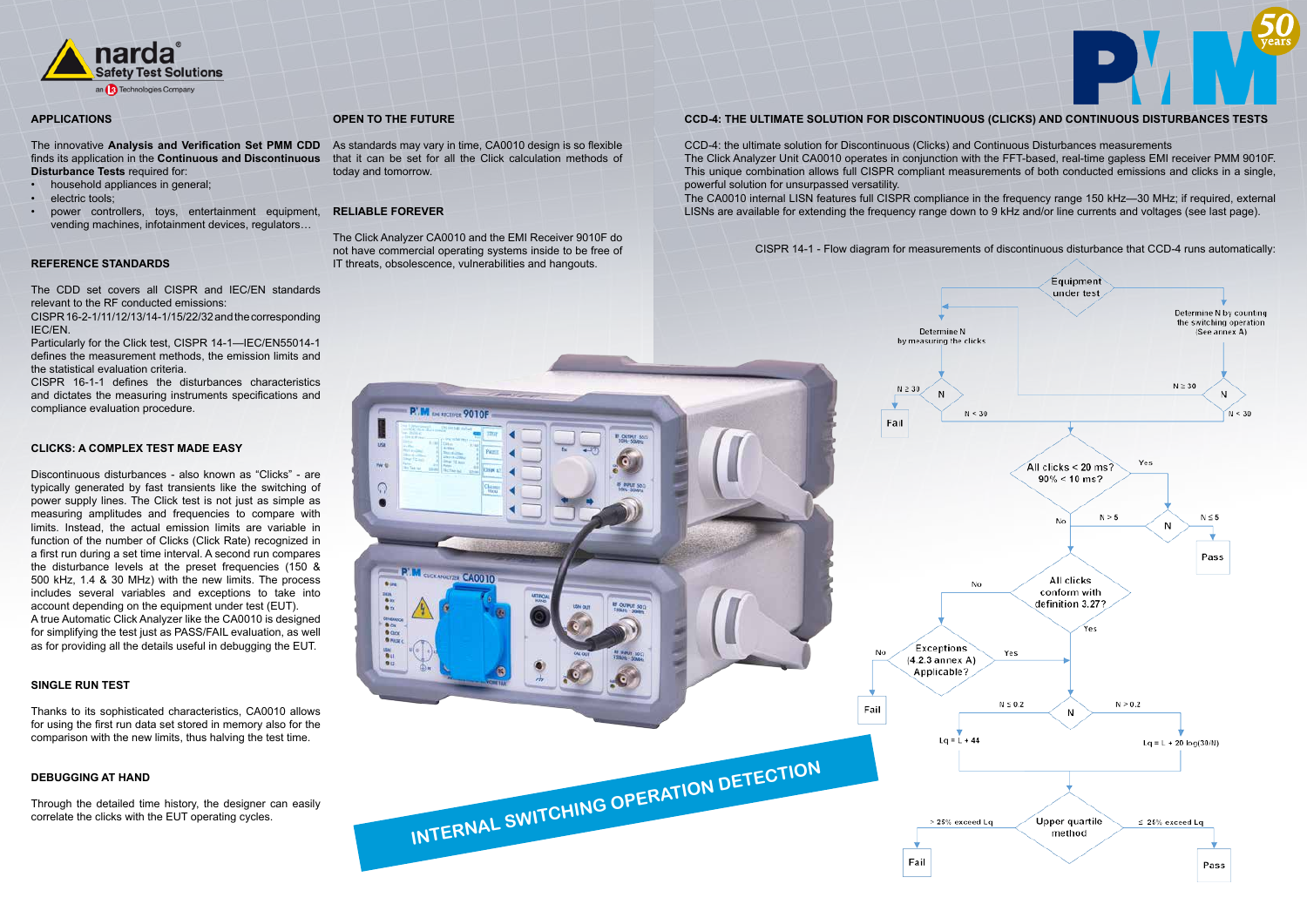

# **CA0010 Click Analyzer & Verification unit**

#### **CA0010 main features:**

- Internal 16 A single-phase LISN, fully CISPR 16-1-2 compliant 150 kHz – 30 MHz: just plug the EUT power cord and go!
- RF in front-end with preselection filters and individual auto-attenuators for each of the four frequencies, to guarantee the best dynamic range as required by the challenging discontinuous disturbances
- Auxiliary External LISN RF input, to be used whenever an external, three-phase LISN is required.
- Internal Switching Operations counter with variable current threshold
- CISPR compliant Pulse and Click Sequences Generator for performance verification tests
- Unique feature: three user-selectable Click evaluation methods
- Proprietary software inside
- Time saving Single Run capability



#### **INTERNAL ARTIFICIAL MAINS NETWORK (LISN)**

The CA0010 unique design includes a CISPR-compliant internal LISN to be used for single-phase EUT with line currents up to 16 A and line voltages to 250 VAC, 50/60 Hz 350 VDC.

- Artificial Hand circuit for testing electric tools
- LISN RF output
- Switching operations counter circuit with variable threshold

#### NOTE:

As for all LISNs, a suitable isolation transformer at the mains side is required for user's safety.





**I/O interfaces**

**Internal 16 A/230 V LISN and Switching Operations Box**

**O LINE** 

DATA  $Q$  RX

A<sub>TX</sub> **GENERATOR OON** 

 $Q$   $C$   $C$  $K$ 

 $\Theta$ 

 $Q<sub>12</sub>$ 

**O** PULSE C. **LISN** 

# **Click Generator Output**

CA0010 features a complete CISPR compliant Pulse and Click Sequences generation for performance verification tests, controlled by the supplied software PCG—PMM Click Generator.

It includes three generators working in synergy:

- Precise and stable RF CW source
- CISPR Pulse generator
- Click Sequences generator

The system generates all the test signals as required by the standard CISPR 16-1-1, Annex-F included, to be used for verifying any click meter.

CISPR verification Test Sequences are preset as default; user-defined tests can be easily added.

The Click Generator is used in the auto-calibration routine and for periodic self-check.

**LISN output to EMI Receiver for Continuous Conducted Emission Test**

**ARTIFICIAL** 

 $\frac{1}{2}$ 

**USN OUT** 

Θ

CAL OU

 $\bigodot$ 

RF OUTPUT 50 Q

 $\boldsymbol{\Theta}$ 

RF INPUT 500

 $\left( \begin{matrix} \bullet \end{matrix} \right)$ 

**P. M** CLICK ANALYZ & CA0010

ARTIFICIAL MAINS NETWORK T6A



**RF output to 9010F EMI Receiver for Discontinuous (Clicks) Disturbances Tests**

**RF input from external LISN**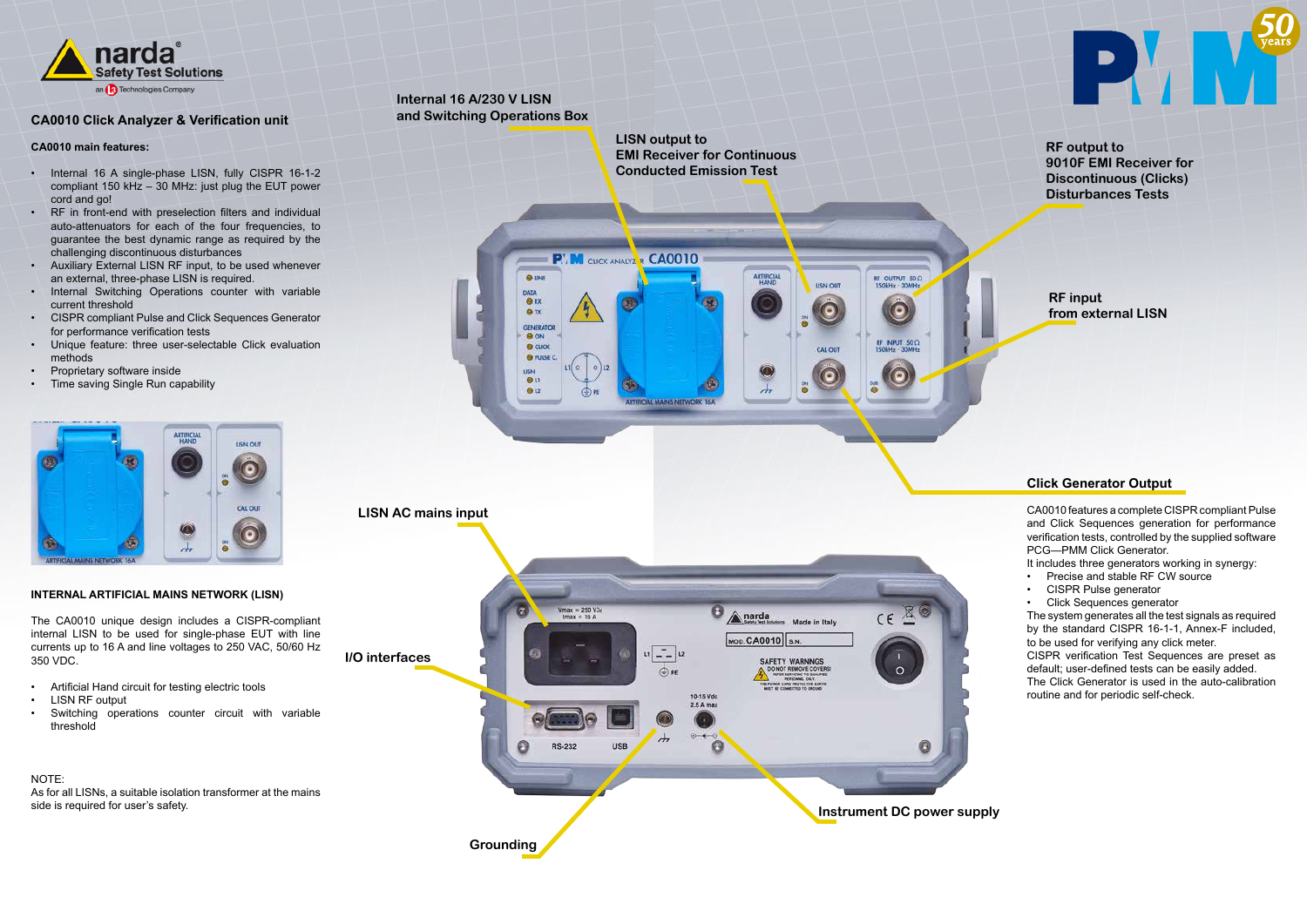

#### **PCG: PMM Click Generation Software**

The PCG comes with the CA0010 as standard. All the standard tests listed in CISPR 16-1-1, Tables 17 and F-1, are preset. It is possible to set custom tests too.

The possibility of making both continuous and discontinuous disturbances tests by a single set is a real added value enhancing the EMC laboratory's productivity.

#### **EMI RECEIVER 9010F**

- 
- 
- 
- Full scan in only 20 seconds,
- Extensions to 3/6/18 GHZ
- Rechargeable battery
- Compact, lightweight, robust
- USB interface to PC
- Supplied with PMM Emission Software

A top-class, ultra-fast full CISPR & MIL-STD EMI Receiver that works in conjunction with the CA0010. Main features:

#### **Direct Conversion And FFT**



9010F is a true digital receiver: signals are directly sampled after the RF front-end by an A/D converter of very high dynamic range matching the severe criteria of full CISPR compliance. Among the many advantages of this technique in comparison with conventional receivers, the higher protection against overloading and possible damages.

Real time means that the FFT calculation is as fast as the incoming data are sampled, so that no data are missed in the analyzed band.

sampled without time gaps between each other.

Optional modules allow for extending the frequency range to Radiated Emission tests to 3, 6 and 18 GHz.

**Example of customized test setting**

Separation

 $E3$ 

Separation

 $E4$ 

Repet

Frequency

 $\begin{bmatrix} 0.5 \end{bmatrix}$   $\bullet$ 

Configuration DEFAULT\_TAB

⊟n

 $\sqrt{2}$ 

 $\sqrt{2}$ 

 $ms$ 

 $\overline{\mathbf{0}}$ 

 $\overline{210}$ 

50

50

 $\overline{0}$ 

Correction (dB)

 $\overline{\phantom{a}}$ 

Repeat test Custom

CISPR Pulses

Attenuation dB

 $3.3$ 

Lisn Control  $V$  L1

 $\Box$  L2

|                         | <b>NO</b> PMM Click Generation |                               | Rel. 1.04 24/04/2018 Setup Release: 1.01                              |          |                 |                                           | $\mathbf{x}$<br>$\Box$                                       |
|-------------------------|--------------------------------|-------------------------------|-----------------------------------------------------------------------|----------|-----------------|-------------------------------------------|--------------------------------------------------------------|
|                         | Standard Tests                 | Annex F Tests                 | Data Test                                                             |          |                 |                                           |                                                              |
| <b>Just One</b>         | Test 1                         | Test 1 F                      |                                                                       | ms       | dBuV            |                                           | <b>Calibration</b>                                           |
|                         | Test 2                         | Test 2 F                      | E1                                                                    | 1900     | 76              | Single Pulse 1                            |                                                              |
| <b>Click To Move</b>    | Test 3                         | Test 3 F                      | <b>Separation</b>                                                     | 0        |                 |                                           |                                                              |
| <b>Across Functions</b> | Test 4                         | Test 4 F                      | <b>E2</b>                                                             | $\bf{0}$ | 50              | Single Pulse 2                            |                                                              |
|                         | Test 5                         | Test 5F                       |                                                                       |          |                 | Repeat test                               |                                                              |
|                         | Test 6                         | Test 6 F                      |                                                                       |          |                 |                                           |                                                              |
|                         | Test 7                         | Test 7F                       |                                                                       |          |                 |                                           |                                                              |
|                         | Test 8                         | Test 8 F                      |                                                                       |          |                 |                                           |                                                              |
| $\mathbf{z}$            |                                |                               |                                                                       |          |                 | Lisn Control                              |                                                              |
|                         | Test 9                         | Test 9 F                      | Frequency                                                             |          | Correction (dB) | $\sqrt{11}$                               |                                                              |
|                         | Test 10                        | Test 10 F                     | 0.5                                                                   | 0        |                 | $\Box$ L <sub>2</sub><br><b>ELISN Out</b> |                                                              |
|                         | Test 11                        | Test 11 F                     | Configuration                                                         |          |                 |                                           |                                                              |
|                         | Test 12                        | Test 12 F                     | DEFAULT_TAB                                                           |          |                 |                                           |                                                              |
|                         |                                | Custom                        |                                                                       |          |                 |                                           |                                                              |
|                         |                                |                               | 15 ms +20dB + 9* 5ms +20dB, separation 13 s, repeated up to 40 clicks |          |                 |                                           |                                                              |
|                         |                                |                               | 36 Clicks <= 10 ms; 4 Clicks > 10 ms, <= 20 ms                        |          |                 |                                           |                                                              |
|                         |                                |                               |                                                                       |          |                 |                                           |                                                              |
|                         | <b>Preset Test</b>             |                               |                                                                       |          |                 |                                           |                                                              |
|                         |                                | <b>Upper line: set values</b> |                                                                       |          |                 |                                           |                                                              |
|                         |                                |                               |                                                                       |          |                 |                                           | Lower line: expected result from Clickmeter under evaluation |
|                         |                                |                               |                                                                       |          |                 |                                           |                                                              |
| Data Test<br>dBuV<br>ms |                                |                               |                                                                       |          |                 |                                           |                                                              |
| 1900<br>76<br>E1        | Single Pulse 1<br>+            |                               |                                                                       |          |                 |                                           |                                                              |
|                         |                                |                               |                                                                       |          |                 |                                           |                                                              |
| 0<br><b>Separation</b>  |                                |                               |                                                                       |          |                 |                                           |                                                              |

LISN Out

 $+$   $-$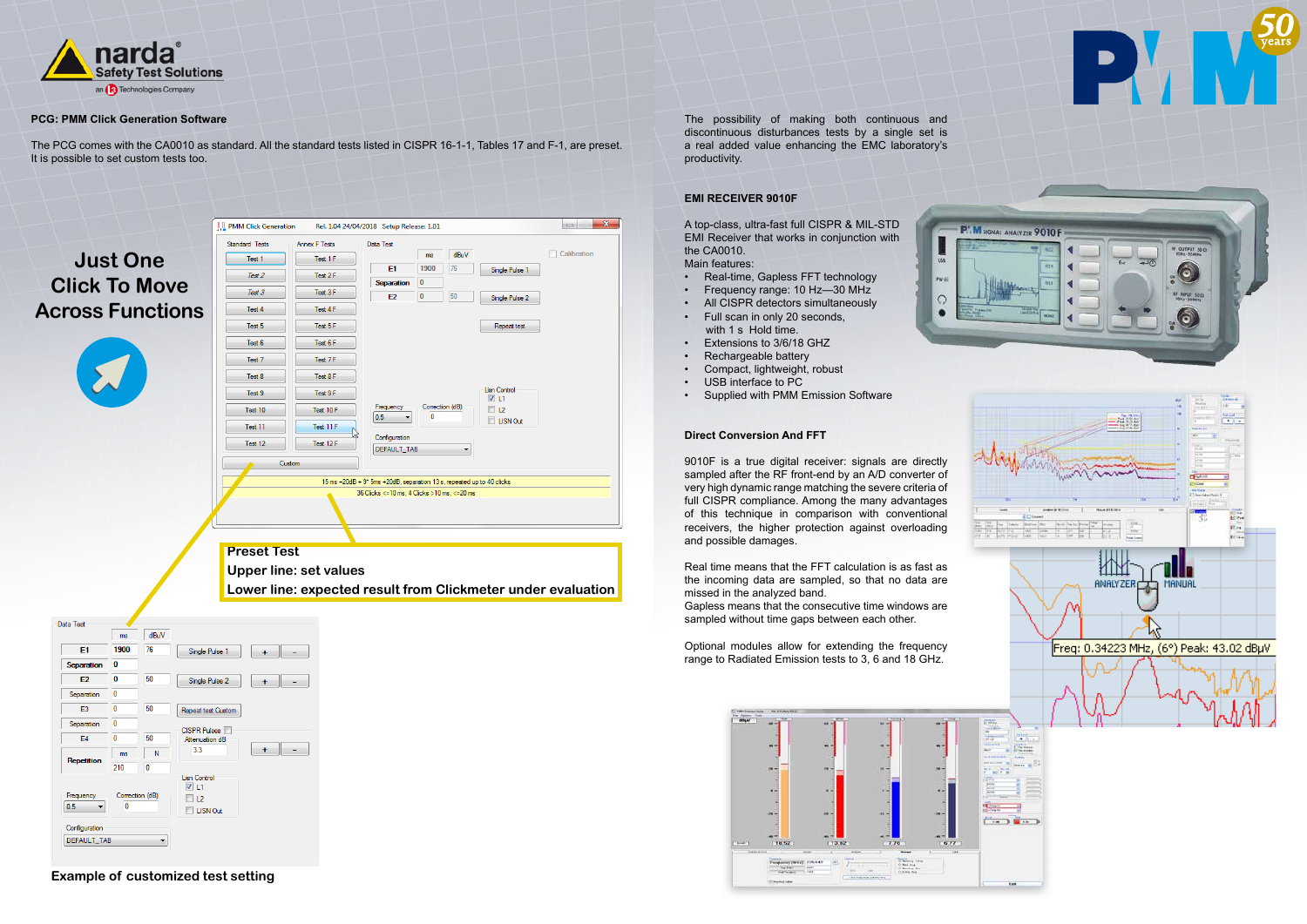

| <b>B</b> Click Setup         |            |                |                | <u>— El</u> | $\mathbf{x}$ |
|------------------------------|------------|----------------|----------------|-------------|--------------|
|                              |            |                |                |             |              |
| Frequency 1:                 | <b>MHz</b> | 0.150          |                |             |              |
| Frequency 2:                 | <b>MHz</b> | 0.500          |                |             |              |
| Frequency 3:                 | <b>MHz</b> | 1.400          |                |             |              |
| Frequency 4:<br><b>MHz</b>   |            | 30.000         |                |             |              |
| Extenemal Att.:              |            | 0              |                |             |              |
| Limit:                       |            | <b>NONE</b>    |                |             |              |
| Calc N on:                   |            | Clicks         |                |             |              |
| Factor f:                    |            | 1.00           |                |             |              |
| Stop on FAIL:                |            | End Of Step    |                |             |              |
| Terminate on:                |            |                | 40 Clicks/Time |             |              |
| Line: NONE                   |            |                |                |             |              |
| L2 PMM                       | L3 PMM     |                |                | L2 CA0010   |              |
| $\Box$ L1                    | <b>COL</b> | L1             |                | $\Box$ L1   |              |
|                              |            | $\Box$ 12      |                |             |              |
| $\Box$ L2                    |            | L <sub>3</sub> |                | $\Box$ L2   |              |
|                              | <b>COL</b> | N              |                |             |              |
| Max Time:                    |            | 120            |                |             |              |
| Idle/Search Freq: MHz        |            | 0.500          |                |             |              |
| Idle lev:                    | dBuV       | 56.00          |                |             |              |
| Single RUN:                  |            | Yes            |                |             |              |
| USE E4:                      |            | Yes            |                |             |              |
| Rates/Quartiles:             |            |                | 2/2 [STD]      |             |              |
| Set Click Setup              |            |                | Default        |             |              |
| Measurement Name<br>Untitled |            |                |                |             |              |
|                              |            |                |                |             |              |
| Start                        | Idle       |                |                | Exit        |              |

#### **PCA: PMM Click Analysis Software OPEN TO THE FUTURE!**

The PCA software comes with the Click Analyzer CA0010 as standard.

Based on decades-long experience in this type of tests and having in mind both occasional and continuative users, it is complete though of immediate operability.

All parameters to set for the Click test are shown clearly and unmistakably.

When selecting the Idle mode, the user can check in real time the amplitude variations of the IF (peak) and QP detector prior to starting the test, as well as in the EUT debugging phase.

All measurement data and settings are saved automatically in proprietary format to prevent any possible file mismatch or deletion.

The fully detailed test report is displayed with clear indications of Pass/Fail results; it can be saved in various formats.

|                   |                           |        |         |        | Lq Calculation           |                                           |                       |                        |                             |                                                  |
|-------------------|---------------------------|--------|---------|--------|--------------------------|-------------------------------------------|-----------------------|------------------------|-----------------------------|--------------------------------------------------|
| Frequency<br>MHz  | <b>Limit</b><br>dBaV      | c+10mi | $0-20m$ | 0.028  | Form<br>Exception<br>E4  | Other<br>than click<br>me                 | Total<br><b>Cloke</b> | Time<br>min<br>$-1.44$ | $\frac{1}{2}$<br>right      | alg<br>dB                                        |
| 0.15              | 56.0                      | ø      | ø       | t      |                          | Ð                                         | 1                     | 0.9                    | 11                          | 28.6                                             |
| 0.50              | 56.0                      | o      | o       | 1      | ٠                        | 10                                        | 1                     | 09                     | 1.1                         | 28.6                                             |
|                   |                           |        |         |        | 1                        | ö                                         | 1                     | 0.9                    | $\sim$                      | 28.6                                             |
| 1.40              | 56.0                      | ø      | ø       |        |                          |                                           |                       |                        |                             |                                                  |
| 30.00             | 56.0                      | ø      | o       | à      | <b>Final Test Report</b> | ö                                         | ¥                     | 09                     | $\sim$                      |                                                  |
| Milt              | Lind<br>Quartie<br>dilull | Ex10ma | cx20ms  | 640 2s | From<br>Esception<br>54  | <b>Cithes</b><br>than olds:<br><b>Hid</b> | Total<br>Clicks       | Time<br>min.           | Max Cluck<br><b>Allmend</b> | 28.6<br>$\frac{P_{\text{crit}}}{P_{\text{eff}}}$ |
| 0.15              | 84.6                      | ø      | Ö       | ö      |                          | 0                                         | ŏ                     | 0.9                    | Ö.                          | Pass                                             |
| Frequency<br>0.50 | 84.6                      | ø      | ó       | ö      | Ľ.                       | ø                                         | ö                     | 65                     | ô                           | Pass                                             |
| 1.40              | 84.6                      | ø      | Ď       | ö      | ٠                        | 0                                         | ō                     | 0.9                    | ó                           | Pass                                             |

First Test Report Al Table

**W** Untitled Click Report

Says RTF

Save RTF and highlights.

**First Test Report** 

Al Table

**Contact Contact Contact Contact Contact Contact Contact Contact** 

Det.

- Output of the IF (digital Intermediate Frequency)<br>• Output of the Quasi-Peak detector
- Output of the Quasi-Peak detector
- Limit

# **PCA: PMM Click Analysis Software**

Understanding the reasons behind a Click test fail is the first step to find the required countermeasures to apply to the EUT. PCA is designed for this purpose: the time history of the events that determined the Click counting can be displayed in its totality for all of the four frequencies, or zoomed down to the single details. Because of the time resolution as high as 500 μS, and the test time as long as 2 hours, the data stored are too many to be displayed conveniently. Therefore a special algorithm is applied in order to show only the data consistent with the clicks.

The traces displayed show:

The precise event time can be read by the marker, for an immediate correlation with the EUT operation cycles. It is therefore possible to recognize immediately the operating condition that generated undesired clicks.





|                                                                                                                                                                                                                                                                                                                                                                                                                                                                                       | China 1<br>Tana da (11 A)<br>Mare 1 A<br>$\tau_{\rm BH}$<br>$\frac{\partial \mathbf{r}_{\text{tot}}}{\partial \mathbf{r}^{\text{H}}}$ | Civil<br>78.45<br>保城市                                                                                              |                                                                                                                                                                                                                                 |                |
|---------------------------------------------------------------------------------------------------------------------------------------------------------------------------------------------------------------------------------------------------------------------------------------------------------------------------------------------------------------------------------------------------------------------------------------------------------------------------------------|---------------------------------------------------------------------------------------------------------------------------------------|--------------------------------------------------------------------------------------------------------------------|---------------------------------------------------------------------------------------------------------------------------------------------------------------------------------------------------------------------------------|----------------|
|                                                                                                                                                                                                                                                                                                                                                                                                                                                                                       | 2001<br>The 2011 AT<br>App 23<br>$\frac{1}{16} \mu$<br>m                                                                              | f e 20a 1<br>  + 20a 1<br>  10a 1<br>$^{+76 +1}$<br>e design as<br>19 The Girls<br>1983                            |                                                                                                                                                                                                                                 |                |
|                                                                                                                                                                                                                                                                                                                                                                                                                                                                                       | Out 1<br>Tes Gérig<br>far-<br>罰                                                                                                       | $\overline{a}$<br>tian (<br>- (− 20mg )<br>- (− 200mg )<br>One TCHEE<br>UN TCHEE<br>4100.48<br><b>GREE</b>         |                                                                                                                                                                                                                                 |                |
| JN1                                                                                                                                                                                                                                                                                                                                                                                                                                                                                   | Calle 1<br>The plat of<br>$\frac{\pi}{4886}$<br>跏                                                                                     | Tamped<br>Simples<br>Simples<br>Simples<br>un er<br>Teles<br>G                                                     | Data<br>Clicks: 1<br>Time: 00:00:41                                                                                                                                                                                             |                |
| $\begin{tabular}{ c c c c c c c c c } \hline $\mathbf{a}$ & $\mathbf{a}$ & $\mathbf{a}$ \\ \hline $\mathbf{a}$ & $\mathbf{a}$ & $\mathbf{a}$ & $\mathbf{a}$ \\ \hline $\mathbf{a}$ & $\mathbf{a}$ & $\mathbf{a}$ & $\mathbf{a}$ \\ \hline $\mathbf{a}$ & $\mathbf{a}$ & $\mathbf{a}$ & $\mathbf{a}$ \\ \hline $\mathbf{a}$ & $\mathbf{a}$ & $\mathbf{a}$ & $\mathbf{a}$ \\ \hline $\mathbf{a}$ & $\mathbf{a}$ & $\mathbf{a}$ & $\mathbf{a}$ \\ \hline $\mathbf{a}$ & $\mathbf{a$<br>ш |                                                                                                                                       | <b>Children</b>                                                                                                    | Details<br>Last T (ms): 66<br>$d \le 10$ ms: 0<br>$10 \text{ ms} < d < 20 \text{ ms}$ : 0<br>20 ms < d <= 200ms: 1<br>E2 (d>200ms): 0<br>Other T.C.(ms): 0<br>E4:0<br>QP Delta (dB): -12.0<br>Obs. Time: 02:00:00<br>Ref (56.0) |                |
|                                                                                                                                                                                                                                                                                                                                                                                                                                                                                       |                                                                                                                                       | Desi<br>Debi I<br>Fan III II<br>Fan II<br>044<br>27 September 121<br>27 September 121<br>1970 S<br>$\frac{1}{100}$ | IF-<br>23.42                                                                                                                                                                                                                    | QPeak<br>55.42 |
| mmat                                                                                                                                                                                                                                                                                                                                                                                                                                                                                  | <b>SAMA</b>                                                                                                                           |                                                                                                                    |                                                                                                                                                                                                                                 |                |
| g<br>$\begin{tabular}{ c c c c c } \hline $5\sigma\sigma$ & $5\sigma\sigma$ & $5\sigma\sigma$ \\ \hline & $5\sigma\sigma$ & $5\sigma\sigma\sigma\sigma$ & $5\sigma\sigma\sigma\sigma$ \\ \hline \end{tabular}$                                                                                                                                                                                                                                                                        |                                                                                                                                       |                                                                                                                    |                                                                                                                                                                                                                                 |                |

 $\mathbf{P}$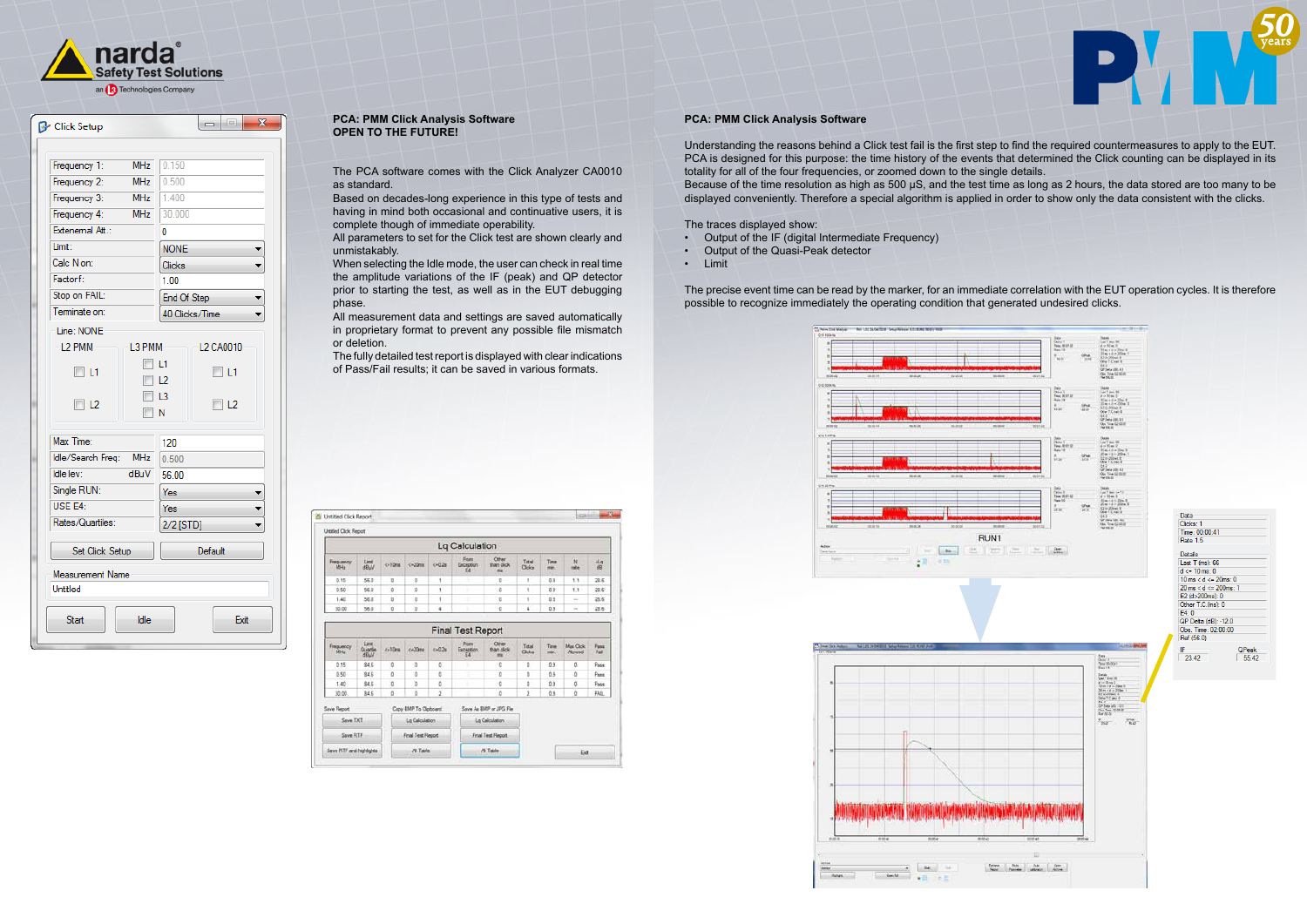| <b>SPECIFICATIONS 9010F</b>                                                                    |                                                                                                                                                                                                                                                                                                                                                                                                                                           |                  |                                                                            |                    |  |
|------------------------------------------------------------------------------------------------|-------------------------------------------------------------------------------------------------------------------------------------------------------------------------------------------------------------------------------------------------------------------------------------------------------------------------------------------------------------------------------------------------------------------------------------------|------------------|----------------------------------------------------------------------------|--------------------|--|
| Frequency range<br><b>Resolution</b><br>Frequency accuracy                                     | 10 Hz to 30 MHz<br>$0.1$ Hz<br>$<$ 1 ppm                                                                                                                                                                                                                                                                                                                                                                                                  |                  |                                                                            |                    |  |
| <b>RF</b> input<br><b>VSWR</b>                                                                 | Zin 50 Ω, BNC fem.<br>10 dB RF att.: $< 1.2$<br>0 dB RF att.: $< 1.6$                                                                                                                                                                                                                                                                                                                                                                     |                  |                                                                            |                    |  |
| Attenuator<br><b>Preamplifier Gain</b><br>Pulse limiter                                        | 0 dB to 35 dB (5dB steps)<br>20 dB (after preselector)<br>Built in (selectable)                                                                                                                                                                                                                                                                                                                                                           |                  |                                                                            |                    |  |
| Max input level<br>(without equipment damage)<br>Sinewave AC voltage<br>Pulse spectral density | 137 dBµV (1 W)*<br>97 dBµV/MHz                                                                                                                                                                                                                                                                                                                                                                                                            |                  |                                                                            |                    |  |
| Preselector                                                                                    | One Low Pass and six Band Pass filters                                                                                                                                                                                                                                                                                                                                                                                                    |                  |                                                                            |                    |  |
| IF bandwidth                                                                                   | 6 dB bandwidth: 1, 3, 10, 30, 100, 300 kHz (CISPR 16-1-1; 200 Hz, 9 kHz)<br>6 dB bandwidth: 10, 100 Hz; 1, 10 kHz (MIL-STD option)                                                                                                                                                                                                                                                                                                        |                  |                                                                            |                    |  |
| Noise level @ hold time 1s                                                                     |                                                                                                                                                                                                                                                                                                                                                                                                                                           |                  | Quasi-peak (dBµV)                                                          | Average (dBµV)     |  |
| Preselector OFF, Preamplifier OFF                                                              | 9 kHz to 150 kHz (200 Hz RBW)<br>0.15 to 30 MHz (9kHz RBW)                                                                                                                                                                                                                                                                                                                                                                                |                  | $< -13$<br>< 5                                                             | $< -16$<br>< 0     |  |
| Preselector OFF, Preamplifier ON                                                               | 9 kHz to 150 kHz (200 Hz RBW)<br>0.15 to 30 MHz (9kHz RBW)                                                                                                                                                                                                                                                                                                                                                                                |                  | $< -27$<br>$\leq -9$                                                       | $< -30$<br>$< -14$ |  |
| Preselector ON, Preamplifier OFF                                                               | 9 kHz to 150 kHz (200 Hz RBW)<br>0.15 to 30 MHz (9kHz RBW)                                                                                                                                                                                                                                                                                                                                                                                | $\leq -7$<br>< 5 | $< -10$<br>$\leq 0$                                                        |                    |  |
| Preselector ON, Preamplifier ON                                                                | 9 kHz to 150 kHz (200 Hz RBW)<br>$< -24$<br>$< -27$<br>$< -12$<br>0.15 to 30 MHz (9kHz RBW)<br>$< -7$                                                                                                                                                                                                                                                                                                                                     |                  |                                                                            |                    |  |
| Spurious response                                                                              |                                                                                                                                                                                                                                                                                                                                                                                                                                           |                  | Peak, Hold time 100 ms < -7 dBµV, < 3 dBµV, above 150 kHz                  |                    |  |
| Detectors                                                                                      |                                                                                                                                                                                                                                                                                                                                                                                                                                           |                  | Peak, Quasi-Peak, Average, RMS, RMS-Average, C-Average, APD <sup>(1)</sup> |                    |  |
| Scan time<br><b>SWEEP MODE</b><br>FUII CISPR: preselector ON, QP detec-<br>tor                 | A band (9 - 150 kHz)<br>< 5s<br>Hold time 1 s, 200 Hz RBW<br>B band (150 kHz - 30 MHz)<br>$< 20$ s<br>Hold time 1 s, 9 kHz RBW                                                                                                                                                                                                                                                                                                            |                  |                                                                            |                    |  |
| <b>ANALYZER MODE</b><br>preselector OFF, Peak detector                                         | A band (9 - 150 kHz)<br>Hold time 0.15 s, 200 Hz RBW<br>$< 0.5$ s<br>B band (150 kHz - 30 MHz)<br>Hold time 1 s, 300 kHz RBW<br>1 <sub>s</sub><br>1 <sub>s</sub><br>Hold time 50 ms, 9, 10 kHz RBW<br>Hold time AUTO, 30 kHz RBW<br>0.1 s                                                                                                                                                                                                 |                  |                                                                            |                    |  |
| Level measuring time (Hold time)                                                               | CISPR 16-1-1 as default<br>0.1 ms to 120 s                                                                                                                                                                                                                                                                                                                                                                                                |                  |                                                                            |                    |  |
| Stand alone & measure functions                                                                | Marker, marker peak, marker to center, highest peaks, move peak to Analyzer & Manual modes.<br>Store -load: up to 11 traces (sweep mode), two panels, 4 conversion factors. Built-in limits: CISPR 11, 14,<br>22.<br>Others and custom limits: make and upload by PMM Emission Suite<br>Battery charge and voltage<br>Display style, contrast, backlight<br>CISPR 14-1 compliant Discontinuous disturbance (Click) measurement (optional) |                  |                                                                            |                    |  |
| Display units<br><b>Stand Alone</b><br>With PMM Emission Suite software                        | dBm, dBµV (80 to 120 dB display dynamic)<br>dBm, dBµV, dBµA, dBpW, dBµV/m, dBµA/m, dBpT (80 to 200 dB display dynamic)                                                                                                                                                                                                                                                                                                                    |                  |                                                                            |                    |  |
| Measurement accuracy<br>S/N > 20dB                                                             | 10 Hz to 9 kHz: ± 1.0 dB Typ<br>9 kHz to 30 MHz: ± 0.8 dB                                                                                                                                                                                                                                                                                                                                                                                 |                  |                                                                            |                    |  |
| RF output<br>Frequency range<br>Level range<br>Level accuracy (10 Hz to 30 MHz)                | Tracking (manual mode) & CW generator, $Z_{out}$ 50 $\Omega$ , BNC-f.<br>10 Hz to 50 MHz<br>60 to 90 dBµV (0.1 dB step)<br>$0.5$ dB                                                                                                                                                                                                                                                                                                       |                  |                                                                            |                    |  |
| Autocalibration                                                                                | Internal reference source                                                                                                                                                                                                                                                                                                                                                                                                                 |                  |                                                                            |                    |  |
| I/O interface                                                                                  | RS-232, High speed Optical (2 channels), USB rear (front for future extension),<br>User port (Drives PMM LISNs and accessories), Bluetooth (optional), IEEE-488 (optional)                                                                                                                                                                                                                                                                |                  |                                                                            |                    |  |
| Operating temperature                                                                          | -5 $^{\circ}$ to 45 $^{\circ}$ C                                                                                                                                                                                                                                                                                                                                                                                                          |                  |                                                                            |                    |  |
| Dimensions                                                                                     | 235 x 105 x 335 mm                                                                                                                                                                                                                                                                                                                                                                                                                        |                  |                                                                            |                    |  |
| Weight                                                                                         | 4.3 kg                                                                                                                                                                                                                                                                                                                                                                                                                                    |                  |                                                                            |                    |  |



| <b>SPECIFICATIONS CA0001</b>                                                                                                                                                                                                                   |                                                                                                                                                                                                                                                         |
|------------------------------------------------------------------------------------------------------------------------------------------------------------------------------------------------------------------------------------------------|---------------------------------------------------------------------------------------------------------------------------------------------------------------------------------------------------------------------------------------------------------|
| <b>Frequency range</b>                                                                                                                                                                                                                         | 150 kHz; 500 kHz; 1,4 MHz; 30 MHz                                                                                                                                                                                                                       |
| <b>RF</b> input<br><b>VSWR</b>                                                                                                                                                                                                                 | Zin 50 $Ω$ , Internal switch from LISN or BNC fem.<br>< 1.2                                                                                                                                                                                             |
| Attenuator<br>Preamplifier                                                                                                                                                                                                                     | 0 dB to 35 dB (5dB steps) one per channel, independent setting<br>15 dB, one per channel, independent setting                                                                                                                                           |
| <b>RF</b> output                                                                                                                                                                                                                               | Zout 50 Ω, BNC fem.                                                                                                                                                                                                                                     |
| <b>VSWR</b>                                                                                                                                                                                                                                    | < 1.2                                                                                                                                                                                                                                                   |
| <b>Max input level</b><br>(without equipment damage)                                                                                                                                                                                           | 140 dBuV (2 W)*                                                                                                                                                                                                                                         |
| <b>Preselector</b><br>(permanent built-in)<br>Four bandpass filters                                                                                                                                                                            | 150 kHz / 60 kHz BW@6dB<br>500 kHz / 120 kHz BW@6dB<br>1,4 MHz / 220 kHz BW@6dB<br>30 MHz / 180 kHz BW @6dB                                                                                                                                             |
| <b>Insertion loss</b><br>(with 0 dB Attenuation)                                                                                                                                                                                               | $< 10$ dB                                                                                                                                                                                                                                               |
| <b>RF</b> generator<br><b>CW</b><br>Frequency range<br>Frequency resolution<br>Accuracy<br>Amplitude range<br>Amplitude resolution<br>Click (OOK)                                                                                              | 150 kHz to 30 MHz<br>100 Hz<br>10 ppM<br>20 to 95 dBµV<br>$0,1$ ppm                                                                                                                                                                                     |
| Minimum ON time<br>Minimum separation<br>Time resolution                                                                                                                                                                                       | $100 \mu s$<br>$100 \mu s$<br>$10 \mu s$                                                                                                                                                                                                                |
| <b>CISPR PULSES</b><br>Spectral density range<br>Amplitude resolution<br><b>Flatness</b><br><b>PRF</b><br>PRF resolution                                                                                                                       | 80 to 101 dBµV/MHz<br>$0.1$ dB<br>1.8 dB from 150 kHz to 30 MHz<br>1 to 500 Hz<br>1 Hz                                                                                                                                                                  |
| RF output                                                                                                                                                                                                                                      | Internal switch or BNC-f.                                                                                                                                                                                                                               |
| Autocalibration                                                                                                                                                                                                                                | Embedded generator for autocalibration and system test                                                                                                                                                                                                  |
| <b>CISPR compliance</b>                                                                                                                                                                                                                        | CISPR 14-1, CISPR 16-1-1, CISPR 16-1-2                                                                                                                                                                                                                  |
| I/O interface                                                                                                                                                                                                                                  | <b>USB</b>                                                                                                                                                                                                                                              |
| <b>Application software</b>                                                                                                                                                                                                                    | PCA - PMM Click Analysis software. Four channels IF and QP time diagram, with click detection and<br>analysis. Measurement log and report.<br>PCG - PMM Click Generation software. CISPR 16-1-1 standard, annex F and user's definable test generation. |
| <b>Power supply</b>                                                                                                                                                                                                                            | 12 Vdc, 0,7 A                                                                                                                                                                                                                                           |
| <b>Built-in LISN</b><br>Measuring frequency range<br>Continuous rated output current<br>Max permissible operating voltage<br>AC supply frequency range<br>CISPR equivalent circuit<br>Test socket<br>Line plug<br>Artificial hand<br>RF output | 150 kHz to 30 MHz<br>16 A<br>250 Vac - 350 Vdc<br>DC to 60 Hz<br>50 Ω // 50 µH<br>SCHUKO 2P+E<br>IEC 60320 C20<br>4 mm plug<br>Internal switch or BNC fem.                                                                                              |
| <b>Operating temperature</b>                                                                                                                                                                                                                   | $-5^\circ$ to $45^\circ$ C                                                                                                                                                                                                                              |
| <b>Dimensions</b>                                                                                                                                                                                                                              | 235 x 105 x 335 mm                                                                                                                                                                                                                                      |
| Weight                                                                                                                                                                                                                                         | 4.1 kg                                                                                                                                                                                                                                                  |
| <b>Standard accessories</b>                                                                                                                                                                                                                    | LISN mains cable, 25 cm BNCm - BNCm cable, 25 cm DB9m - DB9m cable, USB cable, AC/DC power<br>adapter, PCA PMM Click Analysis software, PCG PMM Click Generation software, user's manual, standard<br>calibration certificate, accessories pouch.       |